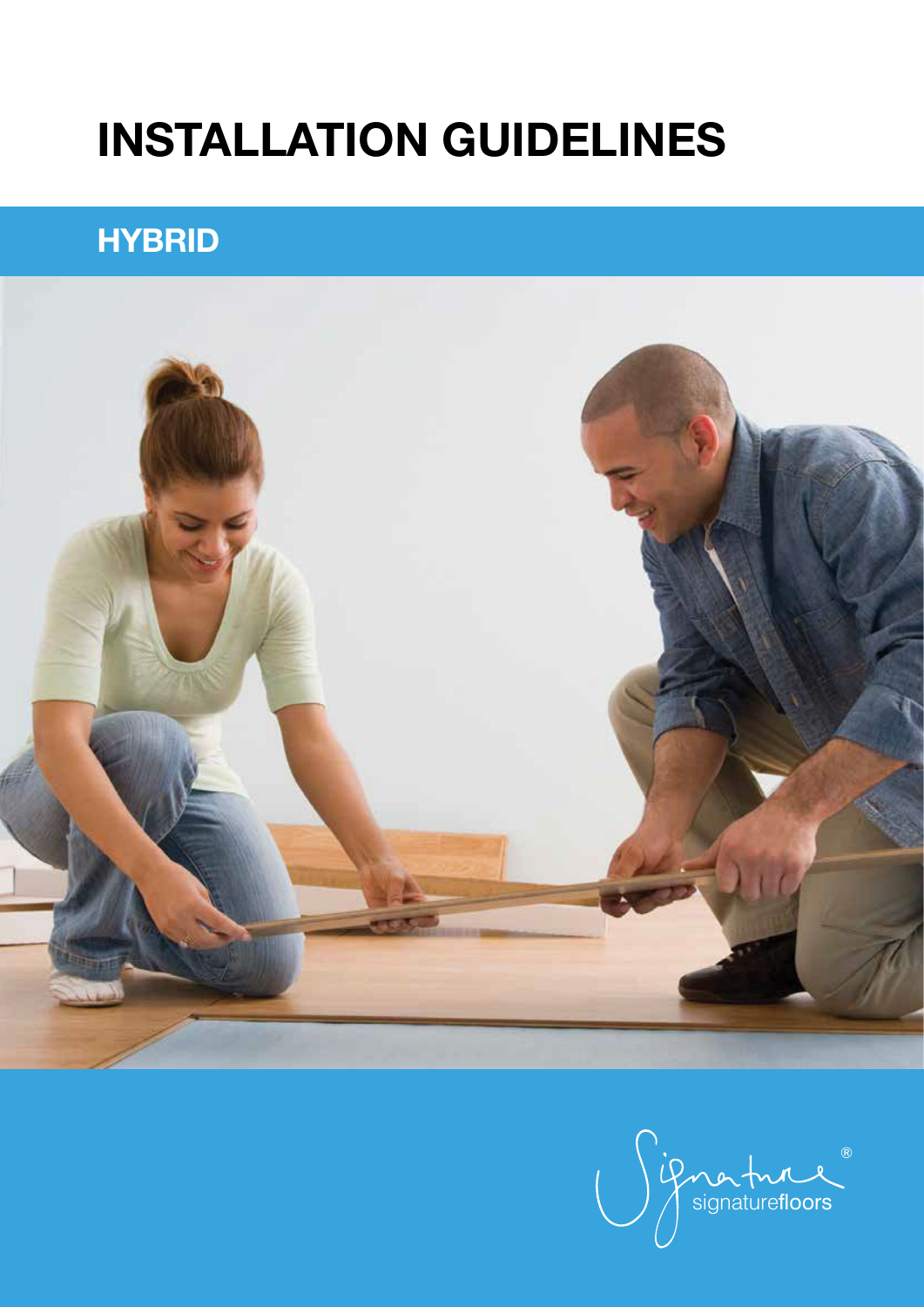Thank you for choosing Signature flooring. When properly installed and cared for, your new flooring will be easy to maintain and will keep its great look for years.

Please read all the instructions before you begin the installation. Improper installation will void warranty.

### I. GENERAL PREPARATIONS

TOOLS REQUIRED: Spacers, hammer, ruler, pencil, tape measure, utility knife, power saw, jig saw and a 2M straight edge.

- Prior to installation, inspect material in daylight for visible faults/damage, including defects or discrepancies in colour or shine; check the edges of the flooring for straightness and any damage. No claims on surface defects will be accepted after installation.
- It is preferable to lay boards perpendicular to the window, following the direction of the main source of light. For the best result, make sure to always work from 3 to 4 cartons at a time, mixing the planks during the installation.
- Check if subfloor/site conditions comply with the specifications described in these instructions. If you are not satisfied, do not install, and contact your supplier.
- Flooring products can be damaged by rough handling before installation. Exercise care when handling and transporting these products. Store, transport and handle the flooring planks in a manner to prevent any damage. Store cartons flat, never on edge.
- Flooring products can be heavy and bulky. Always use proper lifting techniques when handling these products. Whenever possible, make use of material-handling equipment such as dollies or material carts. Never lift more than you can safely handle; get assistance.
- The environment where the flooring is to be installed is critically important with regard to successful installation and continued performance of the flooring products. The flooring is intended to be installed in interior locations only. These interior locations must meet climatic and structural requirements.
- In most cases, this product does not need to be acclimatized. However, if the boxes of flooring were exposed over 2 hours to extreme temperatures under 15°C or over 35°C within the 12 hours before the installation, acclimation is required. In this case, keep the boards in room temperature for at least 12 hours in unopened
- The flooring can be installed over most existing hard surface floor coverings, provided that the existing floor is structurally sound, dry and flat to a maximum of +/- 3mm in 2M span in any direction. Use of a 2M straight edge is recommended. Refer to Figure 1.
- The substrate should not slope more than 25mm per 2 metres in any direction.
- You can lay Hybrid Floors over subfloors with depressions, grooves, grout joints that do not exceed 4mm in width and 4mm in depth, anything greater must be filled with patching and/ or levelling compound.
- Substrates must be free from excessive moisture or alkali. Remove dirt, paint, varnish, wax, oils, solvents, any foreign matter and contaminates.
- Do not use products containing petroleum, solvents or citrus oils to prepare substrates as they can cause staining and expansion of the new flooring.
- Although this floor is waterproof, it is not aimed to be used as a moisture barrier. The subfloor must be dry, concrete moisture vapor emissions should not exceed 3.63 kg (ASTM F1869) / 90 % RH (ASTM F2170) with a PH limit of 9 / max. 2.5 % moisture content (CM method).
- This product is also not to be installed in areas that have a risk of flooding such as saunas or outdoor areas.
- Existing sheet vinyl floors should not be heavily cushioned and not exceed more than one layer in thickness. Soft underlayment and soft substrates will diminish the products inherent strength in resisting indentations & lock integrity.

### **HYBRID** INSTALLATION GUIDELINES

package before you start the installation. The room temperature must be maintained consistent between 15-35°C before and during the installation.

- Flooring should only be installed in temperaturecontrolled environments. It is necessary to maintain a constant temperature of 15-35°C before and during the installation. Portable heaters are not recommended as they may not heat the room and subfloor sufficiently. Kerosene heaters should never be used.
- After installation, make sure that the flooring is not be exposed to temperatures less than 10°C or greater than 50°C.
- For floor surfaces exceeding 400m<sup>2</sup>. Length or width exceeding 20 metres, use expansion moldings.

### II. SUBFLOOR INFORMATION

- Any type of carpet.
- Existing cushion-backed vinyl flooring.
- Floating floor of any type, loose lay, and perimeter fastened sheet vinyl.
- Hardwood flooring/wood subfloors that lay directly on concrete or over dimension lumber or plywood used over concrete.

Warning: Electric heating mats are not recommended.

**Stair Installation:** To maintain safety and product performance all stairs should be glued direct to tread and riser.

### **HYBRID** INSTALLATION GUIDELINES

### WOOD SUBFLOORS

- If this flooring is intended to be installed over an existing wooden floor, it is recommended to repair any loose boards or squeaks before you begin the installation.
- Nail or screw every 15 cm along joists to avoid squeaking.
- Basements and crawl spaces must be dry. Use of a 0.15mm poly-film is required to cover 100% of the crawl space earth.
- We recommend laying the flooring crossways to the existing floorboards.
- All other subfloors Plywood, OSB, particleboard, chipboard, wafer board, etc. must be structurally sound and must be installed following their manufacturer's recommendations.
- Timber subfloor should be structurally firm and flat, avoid installations where subfloor has bounce/spring.

### CONCRETE SUBFLOORS

- Existing concrete subfloors must be fully cured, at least 60 days old, smooth, permanently dry, clean, and free of all foreign material such as dust, wax, solvents, paint, grease, oils, and old adhesive residue. Curing agents and hardeners could cause bonding failure and should not be used.
- We recommend using a minimum 0.15mm polyfilm as a moisture barrier between the concrete subfloor and the flooring.

### DO NOT INSTALL OVER

### IMPORTANT NOTICE

In-floor Hydro Heat: Flooring can be installed over 12mm embedded hydro heat using the floating method. Maximum operating temperature should never exceed 27°C. Use of an in-floor temperature sensor is recommended to avoid overheating.

- Turn the heat off for 24 hours before, during and 24 hours after installation when installing over hydro heated subfloors.
- Before installing over newly constructed hydro heat systems, operate the system at maximum

capacity to force any residual moisture from the cementitious topping of the hydro heat system.

- Make sure that the temperature in the room is maintained consistent between 15-27°C before and during the installation.
- Floor temperature must not exceed 27°C.
- Once the installation has been completed, the hydro heating system should be turned on and increased gradually (3-degree increments) every 24 hours a maximum of 27°C.
- Refer to the hydro heat system's manufacturer recommendations for additional guidance.

- Stairs should be installed with a suitable adhesive such as Bostik Ultra-set or an adhesive of similar structure as recommended and warranted by the adhesive manufacturer. Use of liquid nails is not recommended.
- Adhesive should be applied with a 5mm notch trowel with 100% coverage of tread and riser.
- Surface should be firm, flat and free from any contaminants including paint or chemical reside.
- Surface should be level +/- 1mm over 200mm in any direction.
- Remove the underlay from the back of the plank before installation for best adhesion.
- Ensure stair nosing is fitted flush with stair tread edge.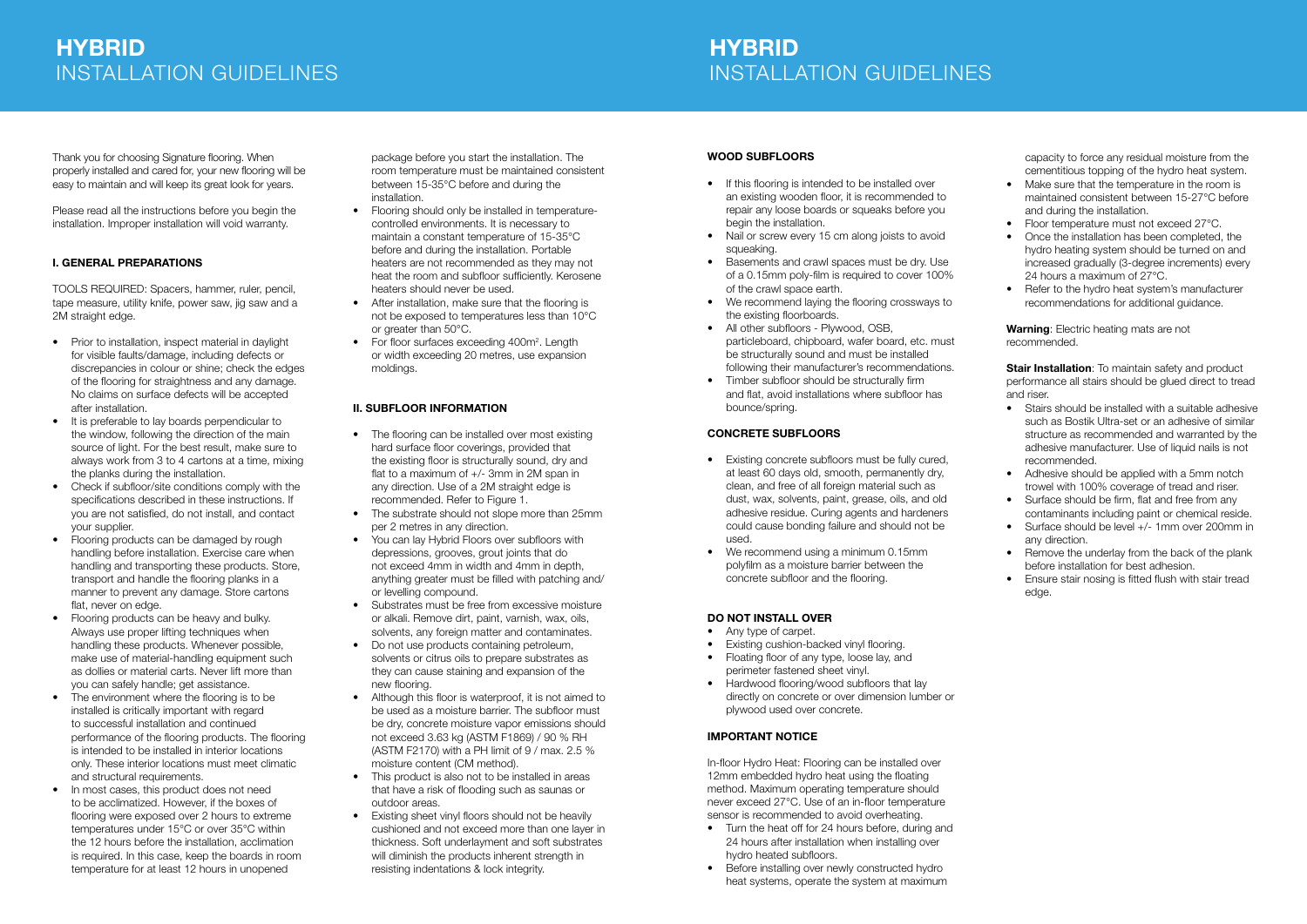#### Figure 1:

1. First row, first plank: After thoroughly cleaning the subfloor, you should begin laying from left to right. Position the first plank so that grooved edge is facing you. Place the floorboard 6mm from the left wall. Use spacers between the wall and the floorboard. Increase to 10mm for areas over 30m<sup>2</sup>.





3mm maximum deviation

2. First row, second plank: : Place the plank gently and close to the short side of the previous plank. Fold down the plank starting from the opposite corner of the plank to the closest corner (as shown on the drawing), press down slightly along the short side of the plank just installed so it firmly locks into the previous plank until both are at the same height. Make sure both planks are perfectly aligned. It is crucial that the short edges of two connecting planks are correctly aligned, and the hand contacts the plank in the area directly above the short edge, allowing for a correct locking.

Note: Pressing the area close to the short edge, but not directly above it may result in permanent damage to the joint. Continue installing the first row until you reach the wall on the opposite wall



3. First row, last plank: At the end of the first row, leave an expansion gap of 6mm to the wall and measure the length of the last plank to fit. Increase to 10mm for areas over 30m<sup>2</sup>.



4. **To cut the plank**: Use a simple utility knife and ruler, and with the top side facing up, cut heavily and several times on the same axis. The knife will not go through the surface but make a deep cut. You can then lift one half of the plank using your other hand to hold down the second placing it very close to the cut. The plank will split naturally. Use a saw or guillotine on sides.



### **HYBRID** INSTALLATION GUIDELINES

IMPORTANT: If you notice both planks aren't at the same height or are not well locked together, please follow the disassembling instructions at the bottom of the page, disassemble and check if any debris stuck inside the lock is obstructing. Failure to properly line up the end joint and attempting to force it in while out of alignment could result in permanent damage to the end joint.

## **HYBRID** INSTALLATION GUIDELINES

- Remove baseboard, quarter-round moldings, wall base, appliances and furniture from room. For best results, door trim should be under-cut to allow flooring to move freely without being pinched. After preparation work, sweep and vacuum the entire work area to remove all dust and debris.
- You must always ensure you leave minimum 6mm expansion gap between walls and fixtures such as pillars, stairs, etc (increase to 10mm expansion for areas over 30m<sup>2</sup>). These gaps will be covered with trim moldings after the floor is installed.

Important notice: When installing in areas that are exposed to room temperature over 40°C or significant temperature fluctuations the expansion joint be increased to 10mm entire periphery and from all fixtures in the room.

> 5. Second row, first plank: Start the second row with the leftover cut part of the last plank of the previous row. This small plank should measure at least 30 cm. Otherwise, cut a new plank in half and use it to begin the second row. The end joints of each adjoining row should not be closer than 20 cm to each other. Whenever practical, use the piece cut from the preceding row to start the next row.



6. Second row, second plank: Click the long side of the plank into the previous row and place it tight to the short end of the previous plank with an angle of 25-30 degrees. Drop the plank and gently tap on the end with a hammer and tapping block so it firmly locks into the previous plank until both are at the same height. Make sure both planks are perfectly aligned.



7. After finishing the installation of every row: Use scrap pieces (male on female) and a hammer to gently tap the planks into the click of the previous row to make sure they are tightly clicked together and make sure there is no gap between the long side of the planks installed. Any gapping can compromise the whole installation.



8. Tip: After the first 2-3 rows of planks are installed; they should be checked with a string line to ensure that rows are still running straight. If they are not, it could be that the starting wall has some irregularities that caused bowing in the installation. If so, the starting row of planks may have to be scribed and re-trimmed to account for any unevenness in the wall. This can be done without having to disassemble the beginning rows.



#### III. INSTALLATION

- Window coverings are recommended for all areas during sunlight hours.
- Whenever possible, plan the layout so that the joints in the planks do not fall on top of joints or seams in the existing substrate. The end joints of the planks should be staggered a minimum of 20 cm apart. Do not install over expansion joints. Avoid installing pieces shorter than 30 cm at beginning or end of rows.
- Do not install your kitchen cabinets directly over your floor.
- Decide the installation direction. It is recommended to install the boards perpendicular to the window following the direction of the main source of light.
- Measure the area to be installed: The board width of the last row shall not be less than 50mm in width. If so, adjust the width of the first row to be installed. In narrow hallways, it is recommended to install the floor parallel to the length of the hall.
- UNDERLAY: Hybrid comes with a pre-attached underlay, therefore no additional underlay is allowed. Use of an additional underlay will void the warranty.

Place the panel gently and close to the short end of the previous panel and fold it down in a single action movement.